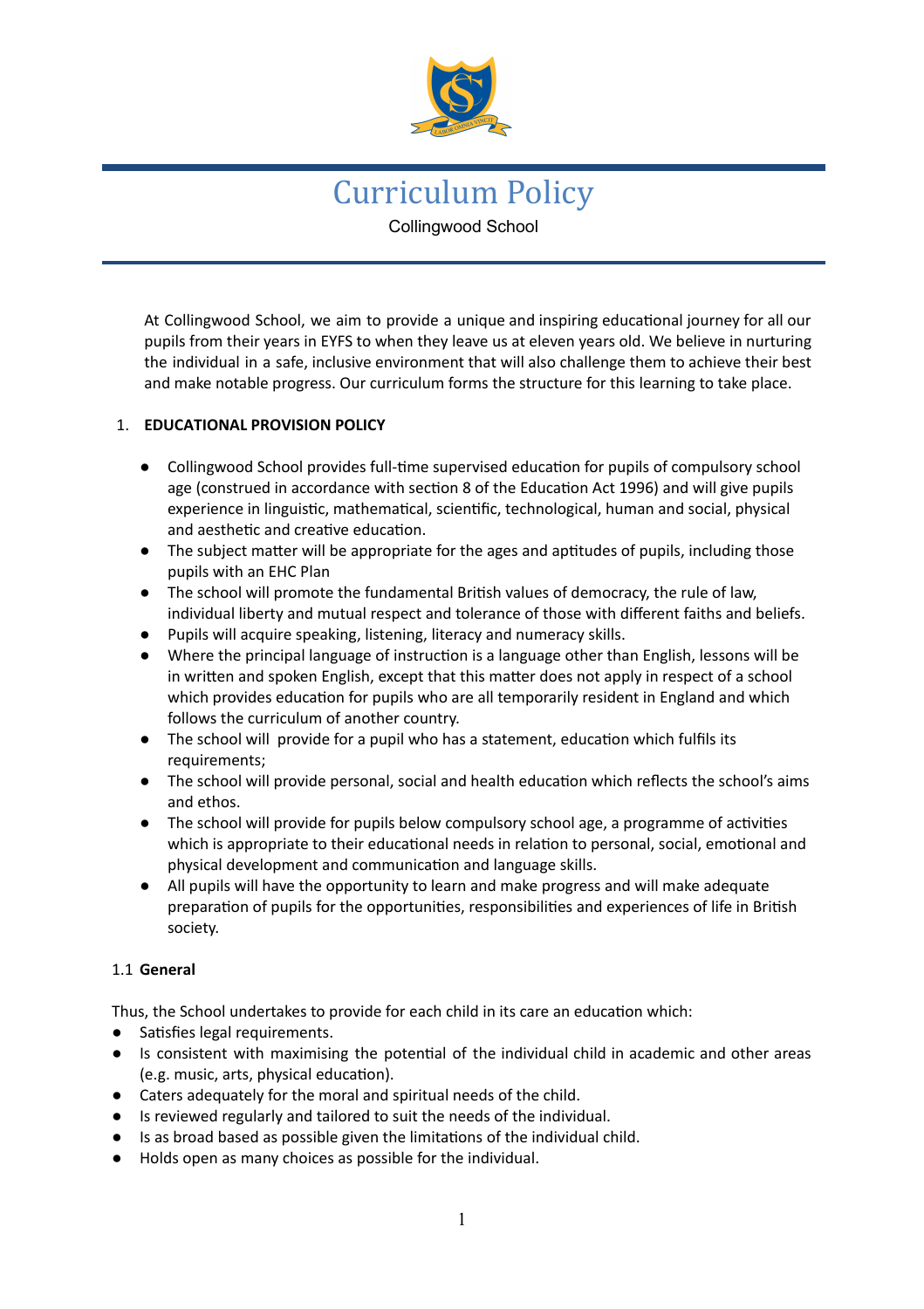

# 1.2 **Curriculum**

## **At Collingwood School, we aim to:**

- Provide a modern and relevant education recognising individual needs.
- $\bullet$  Equip our pupils with range of life-skills academic, social, creative and sporting.
- Build confidence and self-esteem and prepare our pupils for the next step in their education.
- Promote the spiritual development and moral welfare of each individual.
- Generate an understanding of the need for care and consideration for others within our community and the wider world.
- Work in partnership with parents and carers to help our children achieve their full potential.
- Enable pupils that attend our school to reach high standards of attainment, while nurturing intellectual curiosity, creativity and independent thinking
- Set challenging expectations of education standards and achievement, acknowledging and challenging discrimination in all forms.
- Acknowledge specific individual needs and meet them as far as possible within available resources.
- Develop a 'growth mindset' approach to learning while encouraging perseverance, empathy and listening, collaboration and questioning.
- Ensure the ethos of the school provides a valuable learning experience for all young people.

# **1.3 In drawing up our whole school curriculum, we will:**

- Establish an expectation
- Establish standards
- Test the curriculum against our stated 'Aims' as defined on our school website

## **1.4 When planning the curriculum, we will ensure that it:**

- Draws on and recognises the value of linguistics, religious, cultural and ethnic diversity, and that it presents positive images of diversity to our pupils.
- Caters for the needs of all pupils including those with special needs, gifted and talented pupils.
- Provides opportunies for leadership and challenge.
- Uses available resources effectively to meet the individual needs of all pupils.
- Provides all children with a breadth and balance to their day, week, term and year.
- Provides opportunities for using IT and online learning platforms across the curriculum where possible and appropriate.

## **1.5 In particular, pupils will:**

- Have an education that enables them to develop the knowledge, understanding and skills identified in the schemes of work.
- Be shown respect as learners and individuals.
- Have planned opportunities to develop their literacy and numeracy skills.
- Experience a framework of personal, social and health education and citizenship.
- Experience social, spiritual, moral and cultural development.
- Receive accurate and helpful feedback from teachers on how well they are doing at school and ways of improving their work and guidance to achieve personal learning targets.
- Work in a learning environment that is safe, secure and stimulating.
- Participate in a variety of activities that enrich the curriculum, for example local, national and overseas visits, performances, sport and extra-curricular activities.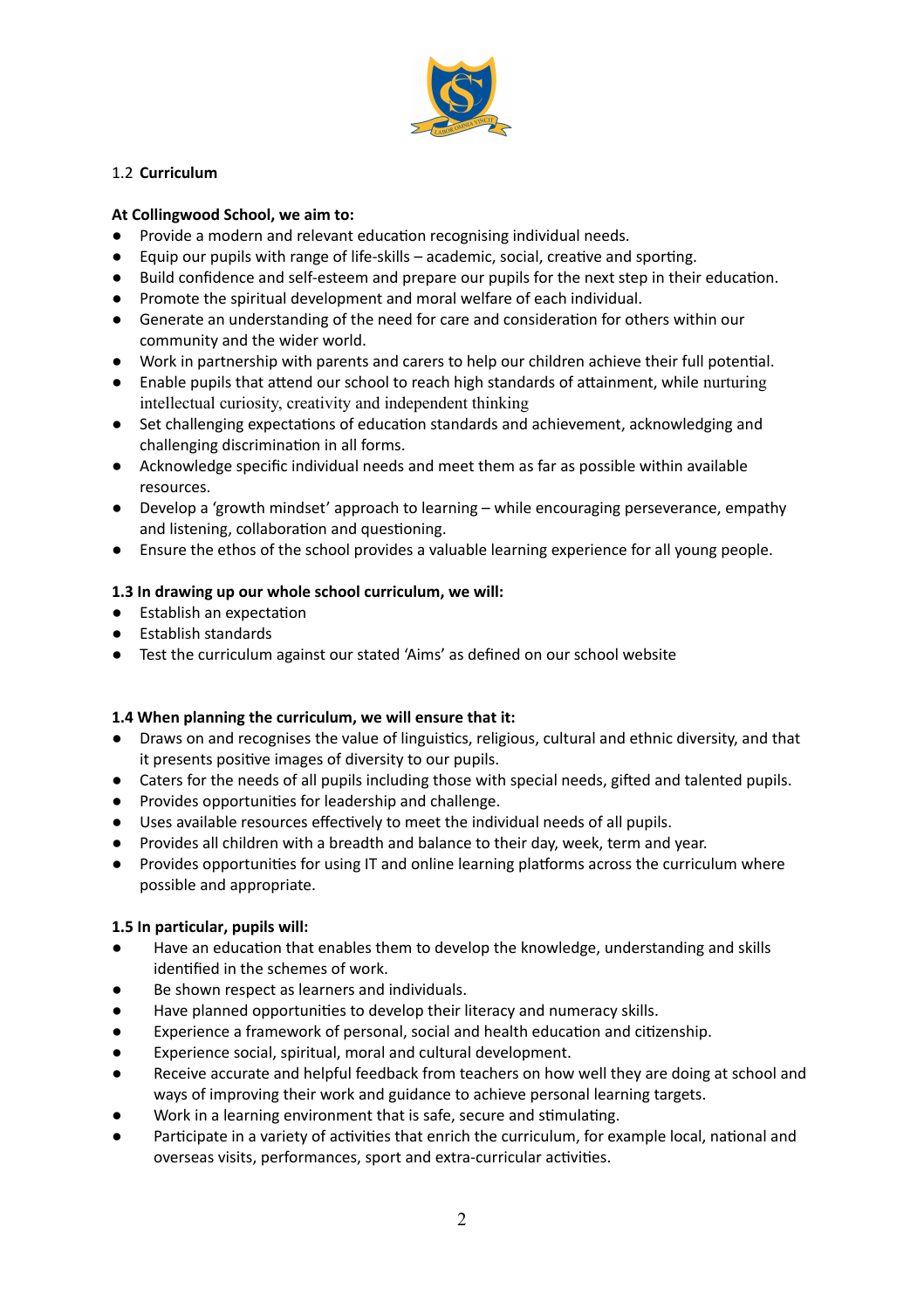

## **1.6 In addition, pupils with special educational needs (SEND) will have access to:**

- An assessment of their needs.
- Differentiation within the curriculum to meet their varying needs.
- Individual Education Plans to support their progress.
- Support within lessons where required with existing resources.

#### **All pupils will be supported through**:

- The schemes of work of the School
- Opportunities to develop social, speaking and listening and critical thinking skills
- Appropriate homework and independent projects
- Opportunities to take part in educational visits
- Opportunity to take part in performances of drama and music
- Individual music tuition where requested
- Opportunities for outdoor and extra-curricular activities
- Opportunities for 'adventurous' outdoor activities such as the school's regular trips and visits
- Opportunities for competitive sport

#### **To establish standards:**

- We set high expectations for pupil attainment, behaviour and attendance.
- We regularly monitor and compare our school's national assessments against national and local benchmarks. We identify our strengths and weaknesses in order to raise our pupils' attainment further.
- We analyse pupils' performance and develop strategies to address weaknesses where they occur.
- We maintain systems for monitoring pupils' progress to enable us to estimate and predict termly and annual progress. With this information, we set targets to challenge and improve pupils' attainment.

#### **1.9 The Role of Parents**

.

Collingwood values parents as an important part of the educational process. The school operates an open door policy with parents, inving them to discuss any issues or concerns as soon as they arise. The Headmaster and staff meet many parents each evening and at the end of the school day as children are collected. Through this regular informal contact, we are able gauge parents' views about the school and staff are able to feedback directly to parents regarding any concerns they have about children' progress.

The school conducts regular parent/teacher consultations so that the school can communicate effectively with parents about all aspects of school life. This is in addition to a regular newsletter and an informative website.

#### **2. POLICY ON THE NATIONAL CURRICULUM**

**2.1** Collingwood School's policy is that to ignore or seek to evade the National Curriculum would be foolish and a denial of such that has been beneficial in recent educational development. Nevertheless, we cherish our independent status and are able, therefore, to promote curricula and teaching methods that we deem to be appropriate for our pupils. Parents value the fact that we are 'different' from local maintained schools. The national programmes of study for English and